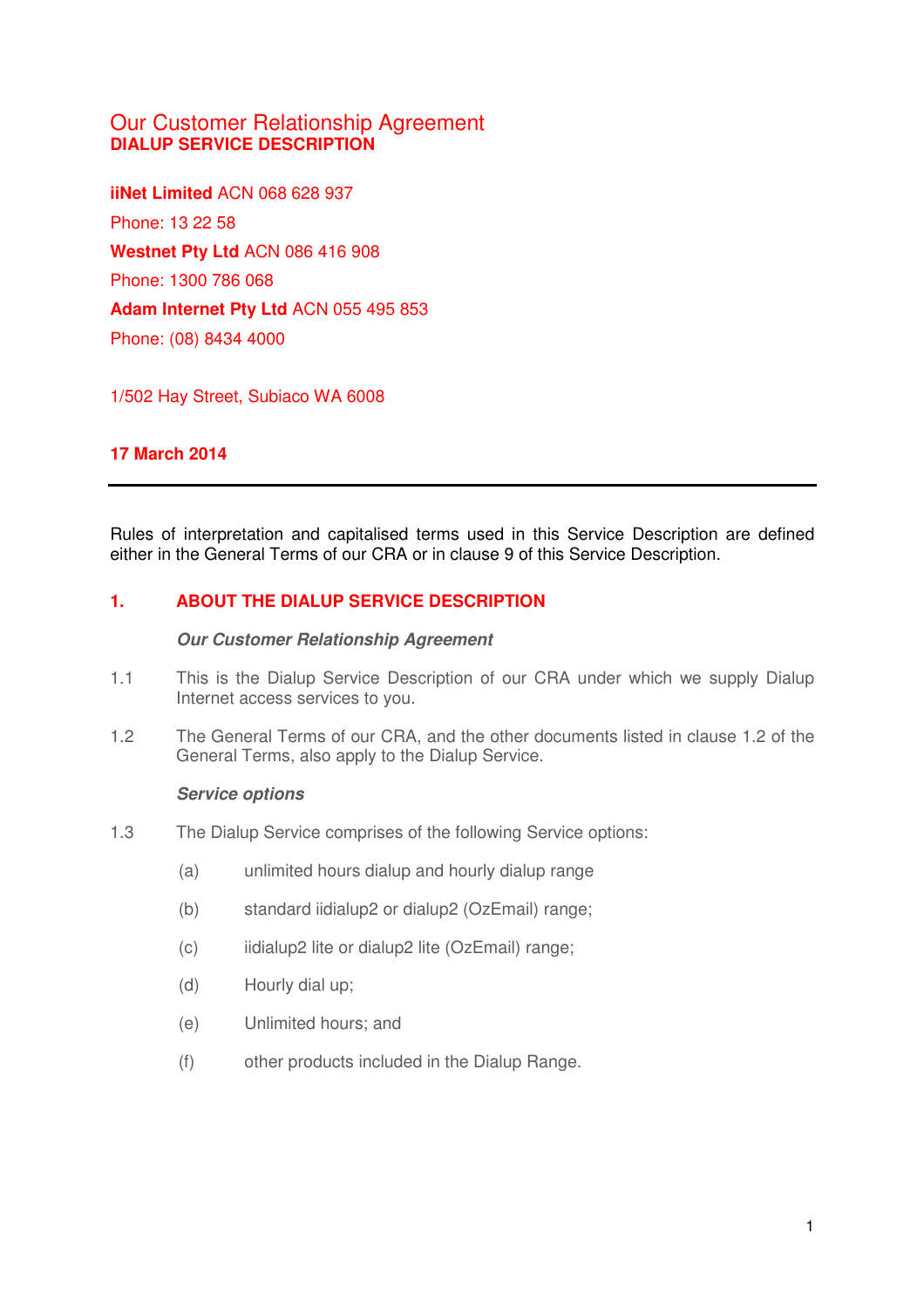## **2. THE DIALUP SERVICE**

#### **What is the Dialup Service?**

- 2.1 The Dialup Service is a Dialup Internet access service that provides access to the Internet and related services, such as email and the world wide web, by means of a Megapop Network connection on 0198 379 000. Access is on an on-demand basis.
- 2.2 You may also have selected in your Application features and characteristics applicable to the Service. We will provide the Service to you based on those selections.

#### **Service requirements and restrictions**

- 2.3 In order to receive and access the Service you must:
	- (a) ensure that your computer meets all of our System Requirements and that you have a power supply required to run it; and
	- (b) install, or arrange for the installation of a Dialup modem ("Dialup Modem") and a telephone wall socket to connect the Dialup modem to your telephone line.
- 2.4 You will need to have purchased the Dialup Modem before we can supply the Service to you. The operation of the Dialup Modem and any repairs to it will be your responsibility.
- 2.5 We are responsible for providing the Service up to the Network Boundary. You are responsible for all customer cabling.
- 2.6 You acknowledge that:
	- (a) the data transmission speed achievable on Dialup can vary as factors such as modem configuration, your Internet connection and the technology used to provision the Service have an effect on the data transmission speed;
	- (b) if your computer does not meet the System Requirements, you will not be able to access, operate or use the Service or receive customer support; and
	- (c) you are solely responsible for your computer and its operation.
- 2.7 The following restrictions apply to the use of the Service:
	- (a) You must be the Legal Lessee (account holder) of your telephone line or, if you are not the Legal Lessee of your telephone Line used to connect to the Service, you have obtained the Legal Lessee's permission to connect the Service;
	- (b) You must be over 18 years of age. Minors (under the age of 18 years) must be supervised by a parent, teacher or other responsible adult at all times while using the Service, and we are not responsible for any Internet content that may be viewed while using the Service;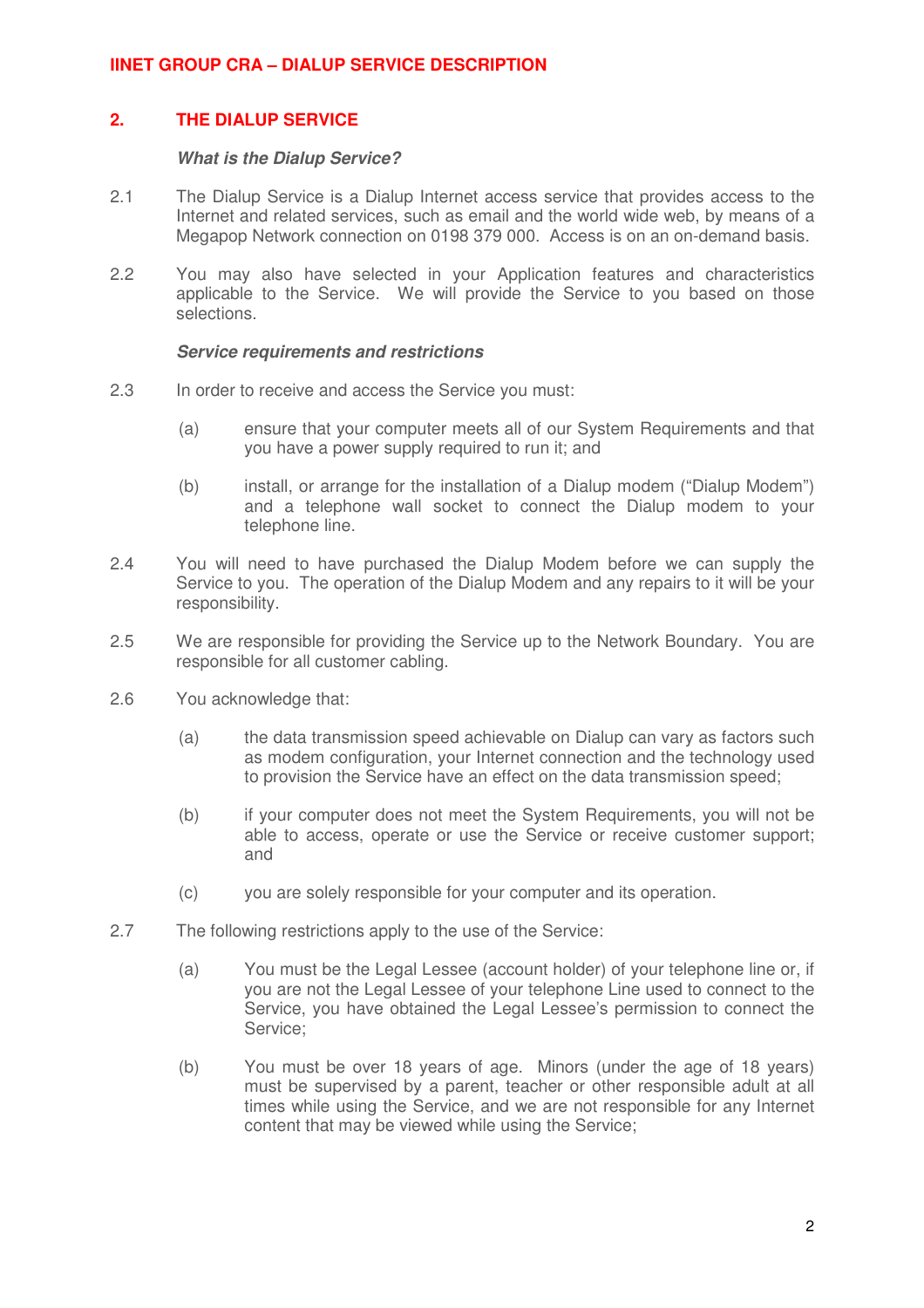**Term** 

2.8 We will provide, and you must acquire, the Service on a month to month basis in accordance with our CRA until it is cancelled in accordance with our CRA.

### **3. SOFTWARE**

- 3.1 We may choose to provide the Web Accelerator Software and other Software to you for use with the Service.
- 3.2 We grant to you a revocable, non-exclusive, non-transferable licence to use the Web Accelerator Software and such other Software subject to this clause 3 and any end user agreement provided with the Software at the time of installation.
- 3.3 Where we provide the Web Accelerator Software or other Software to you, you must:
	- (a) only use that Software (including storing, loading, installing, executing or displaying it on a computer) in conjunction with the Service and on the number of additional PCs corresponding to the number of any Additional Users you have requested. If you have requested Additional Users, we will give you the number of licenses that corresponds to the number of Additional Users requested;
	- (b) not copy, translate, adapt, modify, alter, decompile, disassemble, reverse engineer the Software or create any derivative works based on the Software or merge the Software with any other software, except where permitted by the Copyright Act 1968;
	- (c) only use the Software in accordance with our reasonable directions from time to time;
	- (d) not sub-licence, assign, share, sell, rent, lease, supply, distribute or otherwise transfer to any person your right to use the Software;
	- (e) not alter or remove any copyright or other intellectual property notifications applied to the Software; and
	- (f) comply with the terms and conditions of any end user agreement provided with the Software at the time of installation.
- 3.4 Upon termination of the Service, any Software licences granted as part of the Service will immediately terminate and you must return to us or destroy any copies of the Software if we direct you to.

### **4. SERVICE CHARGES, BILLING AND PAYMENT**

#### **Monthly Usage Allowance**

- 4.1 Some Dialup Pricing Plans have a Monthly Usage Allowance. If this applies to your selected Dialup Pricing Plan and you exceed the Monthly Usage Allowance we may:
	- (a) bill you for Excess Usage Charges for your Excess Usage; and/or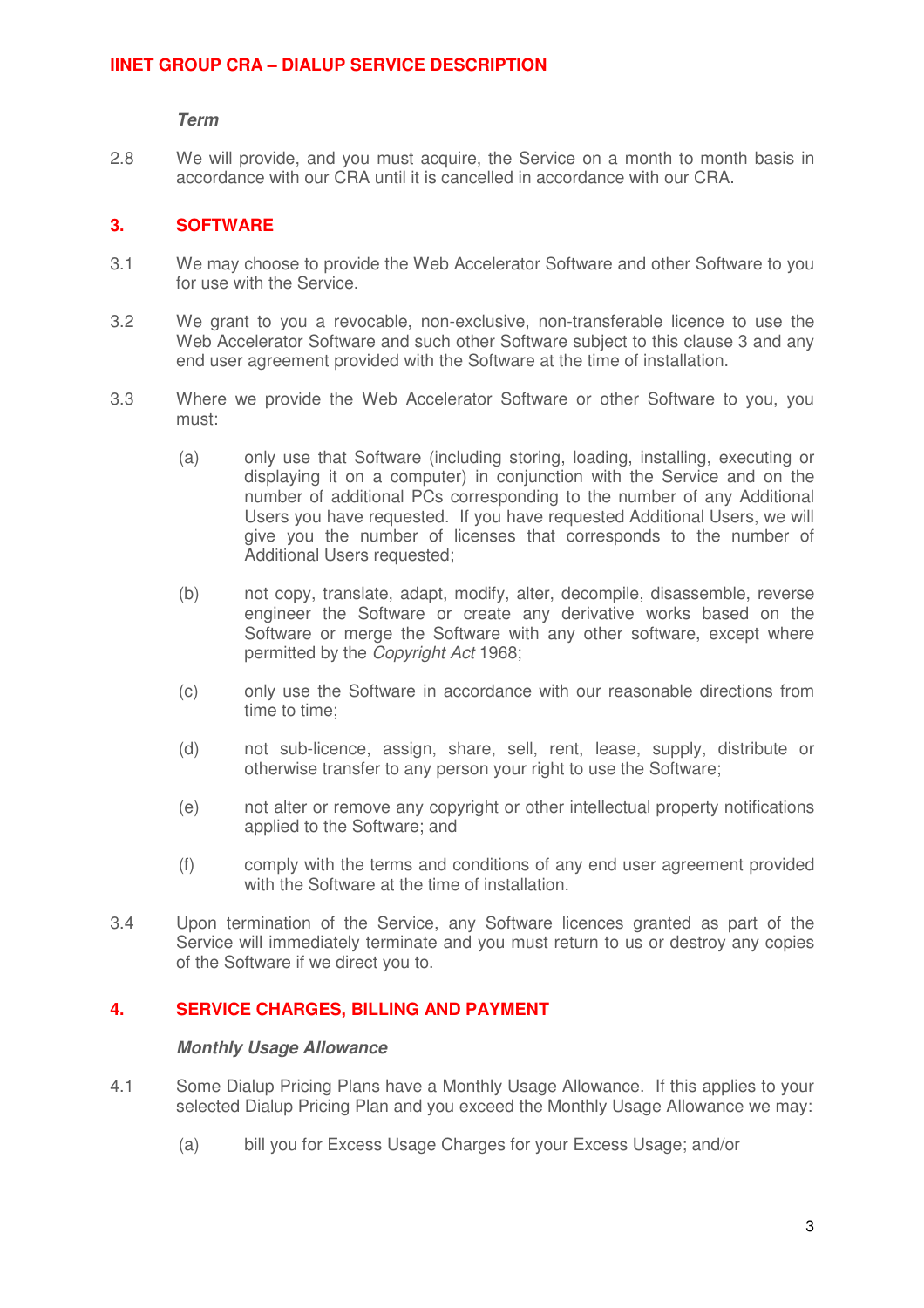(b) if you exceed the Time Usage Allowance, we may disconnect the Service to maintain the integrity of our Dialup Network.

#### **Service Charges**

- 4.2 You must pay the charges for the Service set out in the Pricing Schedule and any other charges set out in your Application and in accordance with any applicable provisions in the Pricing Schedule.
- 4.3 The charges for the Service will depend on the Service option and features and characteristics for each Service option selected by you in your Application.
- 4.4 Local call charges will apply in respect of the Service, provided you dial our nationwide Dialup number which is currently 0198 379 000 or such other number notified to you by us from time to time. If calling outside the nationwide calling area or calling via a mobile phone, additional call charges may apply.

#### **Variation of Charges**

4.5 We may vary the charges for the Service at any time in accordance with clauses 1.3 to 1.8 of the General Terms.

#### **Commencement of Service Charges**

- 4.6 Service charges will accrue from the Service Commencement Date.
- 4.7 You must pay the Service charges even if:
	- (a) your computer is not working;
	- (b) the Service is unavailable or has limited availability for an insignificant period of time as a result of a Network or system outage; or
	- (c) you actively cease using the Service for any reason in circumstances where the Service is available for use.

### **Billing**

- 4.8 We will bill you for Monthly Service Fees:
	- (a) if you also elect to receive our Phone Service, monthly in advance; or
	- (b) otherwise monthly in advance unless you apply for the Service online and you choose an alternative billing period (either quarterly or annually in advance);

We will bill you for any other charges for the Service in accordance with the billing period and any other terms set out in the Pricing Schedule.

### **Payment**

- 4.9 You must pay the charges for the Service:
	- (a) if you also elect to receive our Phone Service, by direct debit payment from your credit card or nominated bank account; or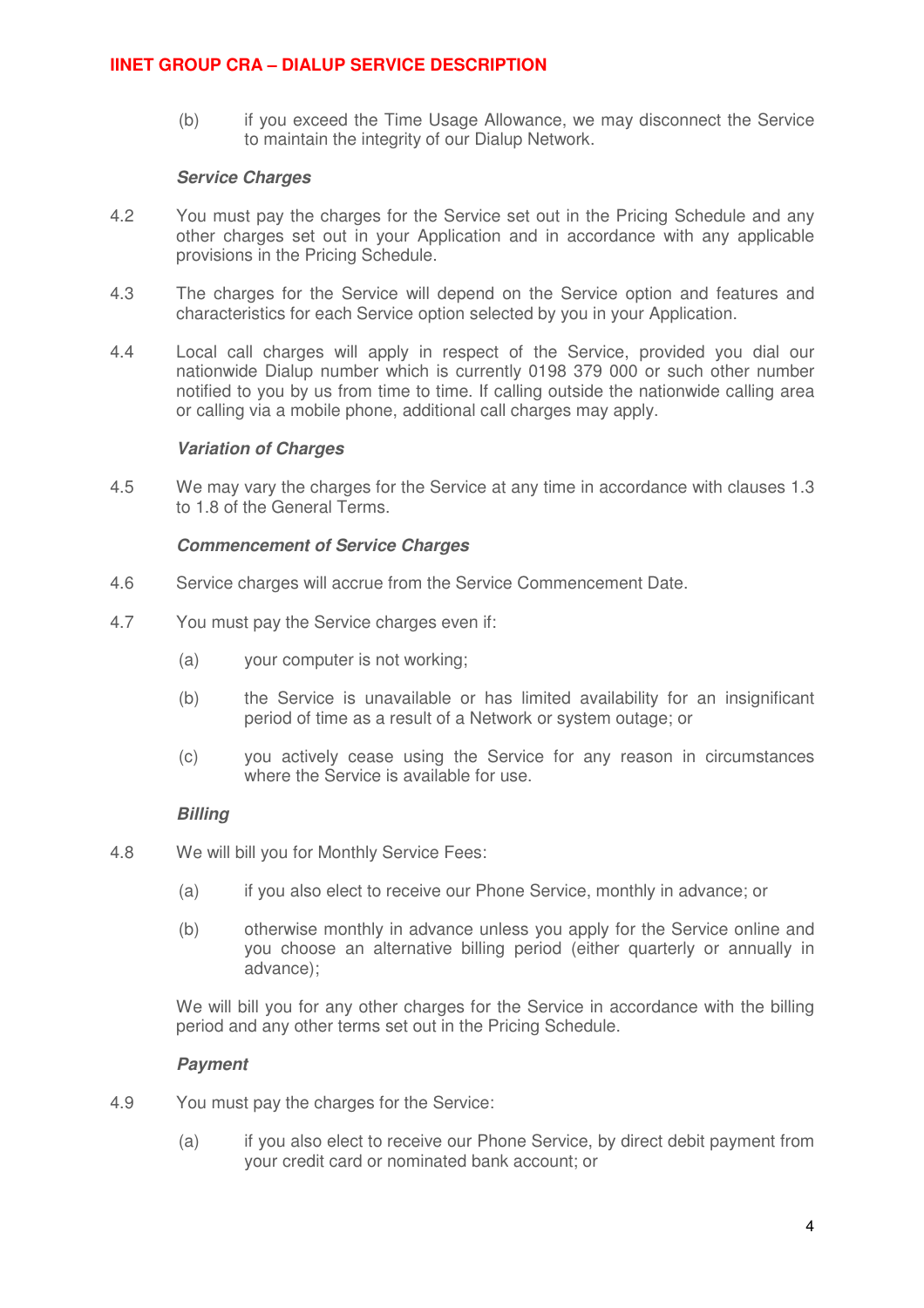- (b) otherwise, by such flexible payment methods offered by us including credit card (phone and online), automatic direct debit, direct debit BPAY, cheque or cash (in person at our Perth office only).
- 4.10 If you choose to provide us with your credit card details for the purposes of paying for the Service, we may:
	- (a) charge all fees to your credit card on a monthly basis from the Service Commencement Date;
	- (b) disclose your credit card details to, and obtain information from, any financial information or credit card issuer to verify the credit card details; and
	- (c) take steps to verify that there is sufficient credit on your credit card account to meet likely fees.
- 4.11 if your direct debit from your bank account payment or from your credit card is declined for any reason, a Decline Fee may be charged.

### **5. YOUR USE OF THE SERVICE**

- 5.1 When using the Service you must comply with:
	- (a) our CRA, including but not limited to clause 4 of the General Terms and this clause 5; and
	- (b) any rules, including any acceptable use conditions, imposed by any third party whose content or services you access using the Service or whose Network your data traverses.
- 5.2 Any use of the Service is your responsibility. The terms of our CRA apply to you and also to anyone else who uses the Service, whether you give them permission to do so or not.
- 5.3 You must ensure that any software you use in relation to the Service is properly licensed.
- 5.4 The use of a Local Area Network (LAN) for personal use is permitted, however the set-up and configuration of a LAN connected to the modem is not supported by customer service.
- 5.5 All IP addresses provided by us for your use remain our property. Where applicable, the Service provides a dynamic IP address. A new IP address is provided each time your computer and modem is rebooted. The IP address remains until the next time your computer and modem is switched off. Where applicable, the service will come with a static IP.
- 5.6 We may at any time adjust aspects of the Service if it is necessary to do so for security or Network management reasons, including:
	- (a) rejecting any incoming email messages and attachments that exceed 10 megabytes:
	- (b) deleting transitory data that has been stored on our servers for longer than 90 days;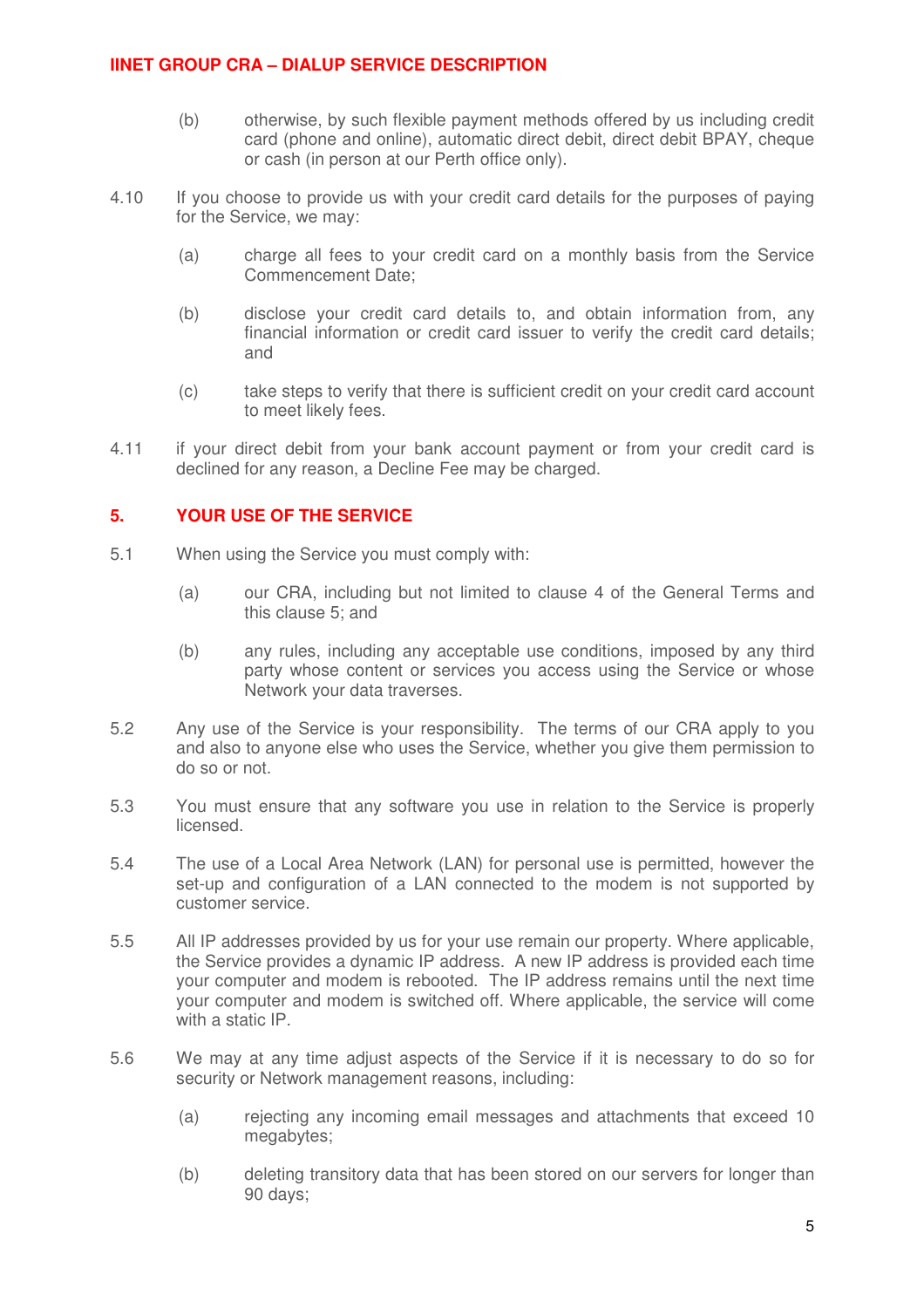- (c) deleting stored email messages that are older than 90 days;
- (d) disconnect your Dialup session if you reach any session limit that applies to your Pricing Plan or Service;
- (e) disconnect or log off a duplicate Dialup session if the same username is being used by two separate users at the same time;
- (f) delivering access and content via proxy servers;
- (g) limiting the number of addresses to whom an outgoing email can be sent;
- (h) refusing to accept incoming email messages to mailboxes that have exceeded the email storage limit:
- (i) managing the Network to prioritise certain types of Internet traffic over others; or
- (j) block or filtering specific Internet ports.
- 5.7 We may monitor your account to ensure that you are complying with our terms or to investigate a breach, or suspected breach of, our terms. However, we are not under any obligation to enforce any other policy that applies to anyone using services that we provide to them.
- 5.8 You are responsible for providing any security or privacy measures for your computer networks and any data stored on those networks or accessed through the Service. We will not be liable to you in respect of any loss, damage, costs or expenses incurred by you in connection with your failure to provide that security.
- 5.9 You must take reasonable steps to ensure that others do not gain unauthorised access to the Service through your account. We recommend that you do not disclose your password to others and that you change your password regularly.
- 5.10 Where you provide your own wireless computer connection device, you are responsible for any loss caused by an unauthorised interception of the Service.
- 5.11 You acknowledge that when you dial into our Dialup Network, we collect the Calling Line Identification (CLI) information of your phone line which includes your telephone number and the time and duration of your call. This occurs even if you have blocked the sending of your CLI information. CLI is used to direct your calls to the nearest location and for billing and fraud prevention purposes.

### **6. SUSPENSION, CANCELLATION AND VARIATIONS**

- 6.1 We may cancel, suspend or restrict the supply of the Service to you in accordance with the General Terms of our CRA.
- 6.2 You may cancel the Service at any time by giving us notice in writing. You will not be required to pay any Break Fee but you must pay for the Service up to the end of the notice period. You must cease using the Web Accelerator Software and any other Software.
- 6.3 You may vary the Service by: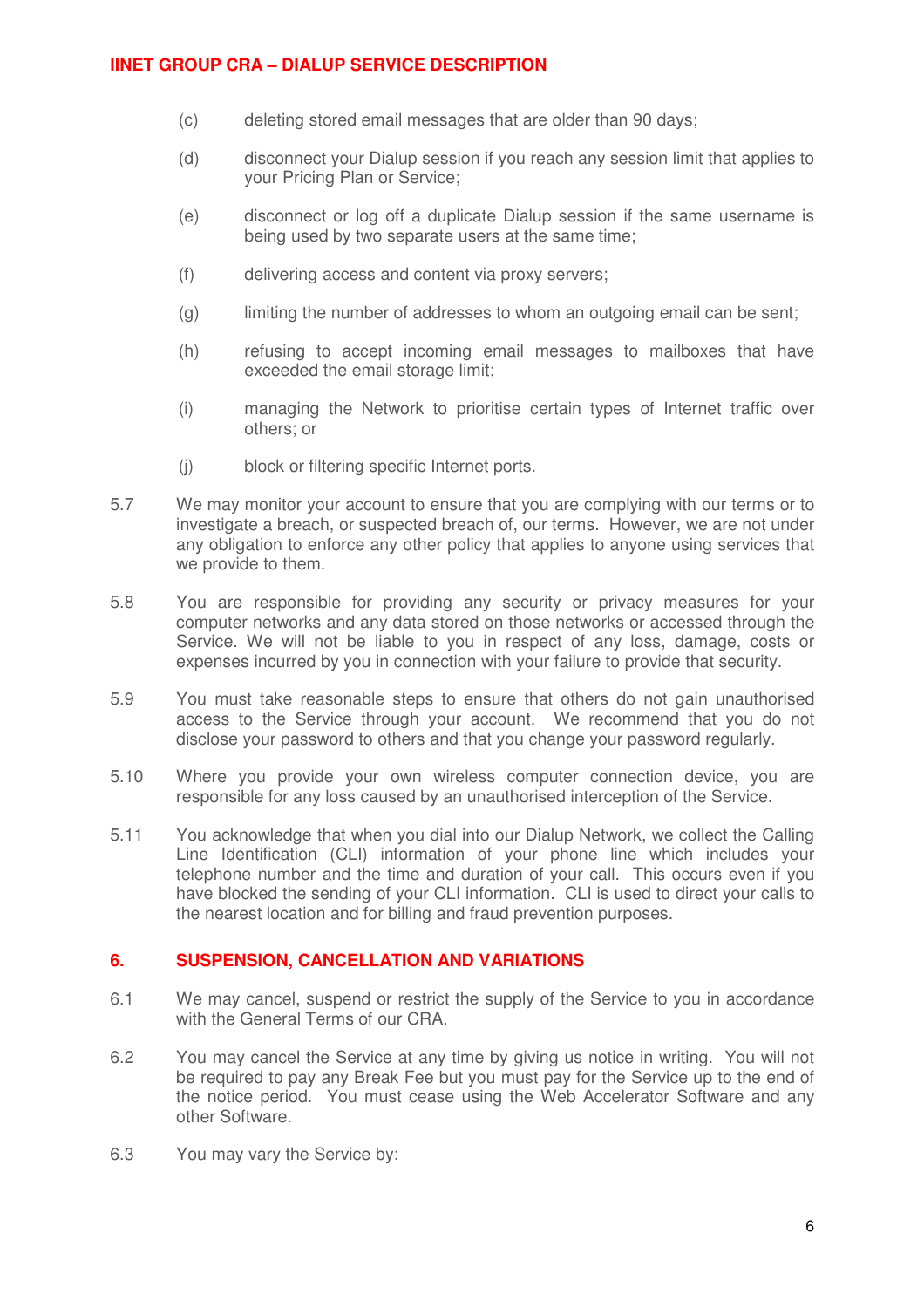- (a) completing and submitting a new online application form located on our Toolbox plan change web page or by telephoning Customer Support and asking a customer representative to complete the application form on your behalf; and
- (b) paying the revised charges for the varied Service (if any) from the date of completion of the variation in accordance with the Pricing Schedule.
- 6.4 If you vary your Service or Pricing Plan by using the online Toolbox plan change web page referred to in clause 6.3(a), you are responsible for ensuring that the varied Service selected by you meets your requirements.
- 6.5 We will apply any fees paid in advance by you against the fees payable for the varied Service. All Traffic used in the previous 30 days will count towards the Monthly Usage Allowance applicable to the varied Service for the purposes of determining whether Excess Usage Charges are payable.

### **7. CUSTOMER SUPPORT**

- 7.1 If you experience a fault with the Service, require support with your connection to the Service or have any questions relating to it you can contact Customer Support by telephoning support or emailing your inquiry to our support team.
- 7.2 We will use reasonable endeavours to rectify the fault within 82 working hours after you report a fault to us in accordance with clause 7.1. However, depending on the nature of the fault, rectification may take longer. We will provide customer support for your connection to the Service to a single computer that meets the System Requirements. We will not provide customer support for the connection or configuring of additional computers (even if you have nominated Additional Users for the Service), networking devices or local area networks to our Dialup Network.
- 7.3 We do not provide support for software not supplied by us, including software Downloaded from the Internet.
- 7.4 We provide the warranty periods specified in the Warranty Information Statement at no extra cost, with equipment we supply to you. The warranty periods do not apply where you have supplied your own Dialup Modem or other equipment.

## **8. YOUR ACKNOWLEDGEMENTS**

- 8.1 You acknowledge that:
	- (a) the Service relies for its operation on content or services supplied by third parties, who are not controlled or authorised by us and we are not responsible for any defamatory, offensive, indecent, abusive, menacing, threatening, harassing or unsolicited material accessed or received by you; and
	- (b) we do not exercise any control over, authorise or make any warranty regarding:
		- (A) your right or ability to use, access or transmit any content (whether error-free, in time, or at all) using the Service;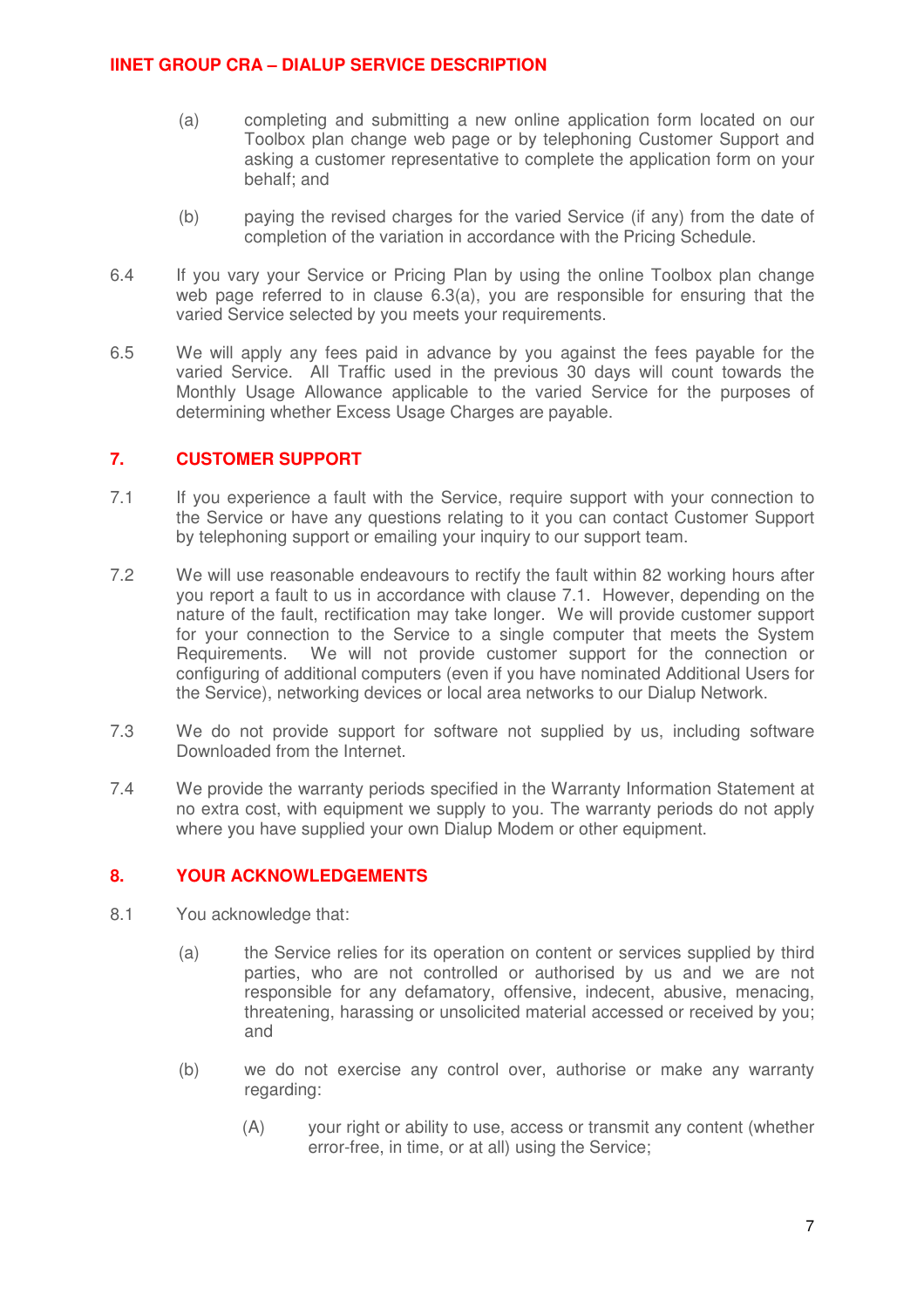- (B) the accuracy or completeness of any content which you may use, access or transmit using the Service including any data which we may store as part of the Service;
- (C) the consequences of you using, accessing or transmitting any content using the Service, including without limitation any virus or other harmful software; and
- (D) any charges which a third party may impose on you in connection with your use of the Service.

### **9. DEFINITIONS AND INTERPRETATION**

9.1 In this Service Description:

**Additional User** means a person (other than you) whom you nominate and authorise to use the Service.

**Data Usage Allowance** means the amount of data that is provided in accordance with the Pricing Plan selected by you in your Application.

**Dialup** means a telephone connection in a system of many lines shared by many users. A dialup connection is established and maintained for limited time duration, at speeds no greater than 56kpbs.

**Dialup Modem** means an approved Dialup modem.

**Downtime** means periods of unavailability or limited availability of Internet Access.

**Excess Usage** means Usage over and above the Data Usage Allowance or the Time Usage Allowance.

**Excess Usage Charges** means the fees payable for Usage over and above the Data Usage Allowance or the Time Usage Allowance.

**Filtering Software** means Internet filtering software approved for use under the IIA Codes.

**IIA Codes** means the Internet Industry Codes of Practice registered under the Broadcasting Services Act 1992. (see [http://www.iia.net.au](http://www.iia.net.au/))

**Pricing Plan** means a pricing plan for the Service identified in our Pricing Schedule.

**iTunes Content** means music, music videos, audiobooks, iPod games, Pixar short films available on the iTunes Store (Australia).

**Monthly Service Fees** means the monthly fee due to us from you for the Service, excluding Set-up Fees, Usage Fees and Excess Usage Charges.

**Monthly Usage Allowance** means Data Usage Allowance and/or Time Usage Allowance.

**Network Boundary** means the network boundary point as determined under section 22 of the Telecommunications Act 1997 (Cth).